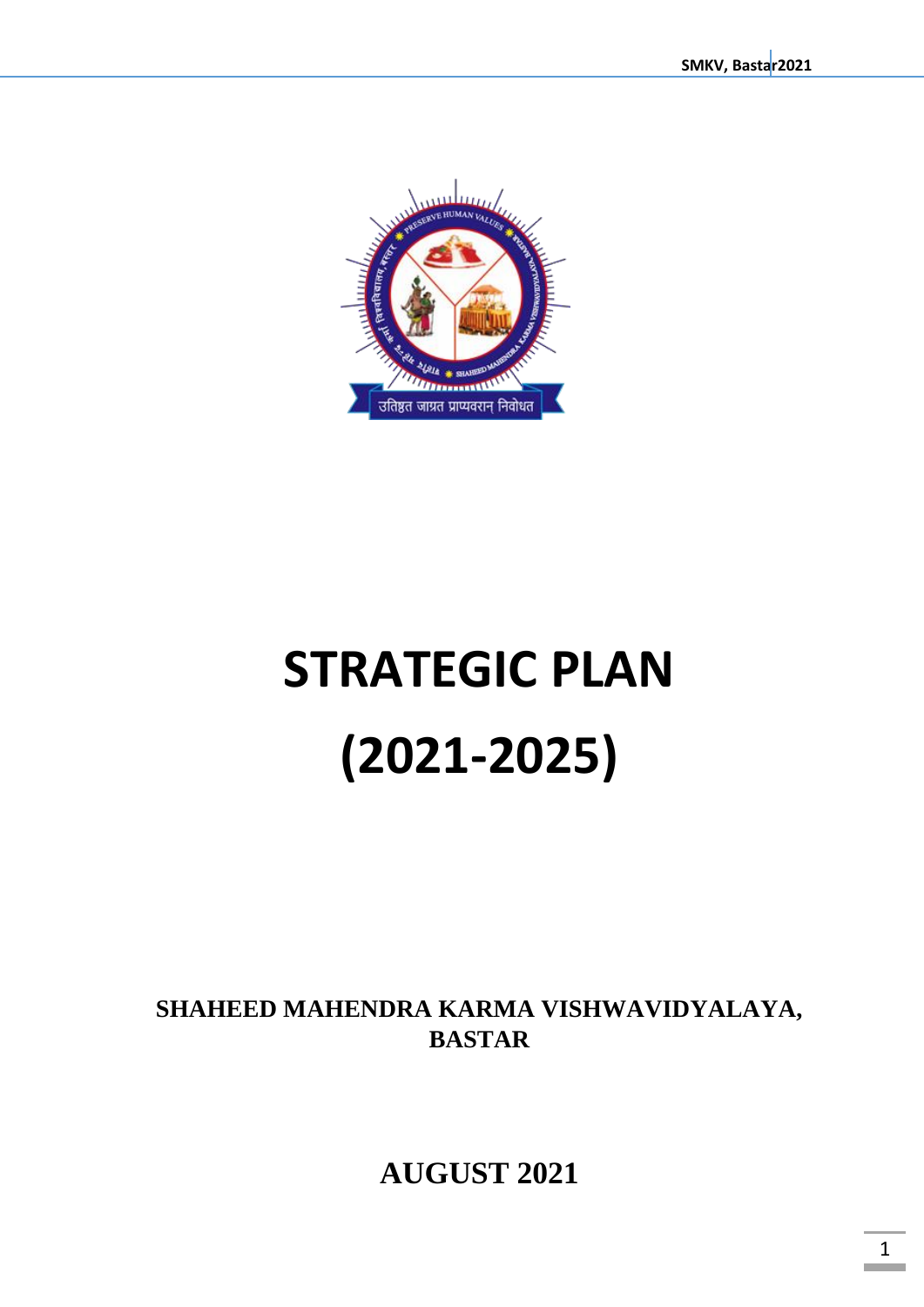## **TABLE OF CONTENTS**

| S.NO. | <b>PARTICULAR</b>                                               | <b>PAGE</b><br>NO. |
|-------|-----------------------------------------------------------------|--------------------|
|       | ABOUT SHAHEED MAHENDRA KARMA VISHWAVIDYALAY, BASTAR             |                    |
| 2     | VISSION, MISSION                                                |                    |
| 3     | STRENGTH, WEAKNESS, OPPORTUNITY AND<br><b>CHALLENGES (SWOC)</b> | $5 - 7$            |
|       | PRIORITY AREAS UNDER THE STRATEGIC PLAN                         | $8-9$              |
|       | STRATEGIC DEVELOPMENT PLAN                                      |                    |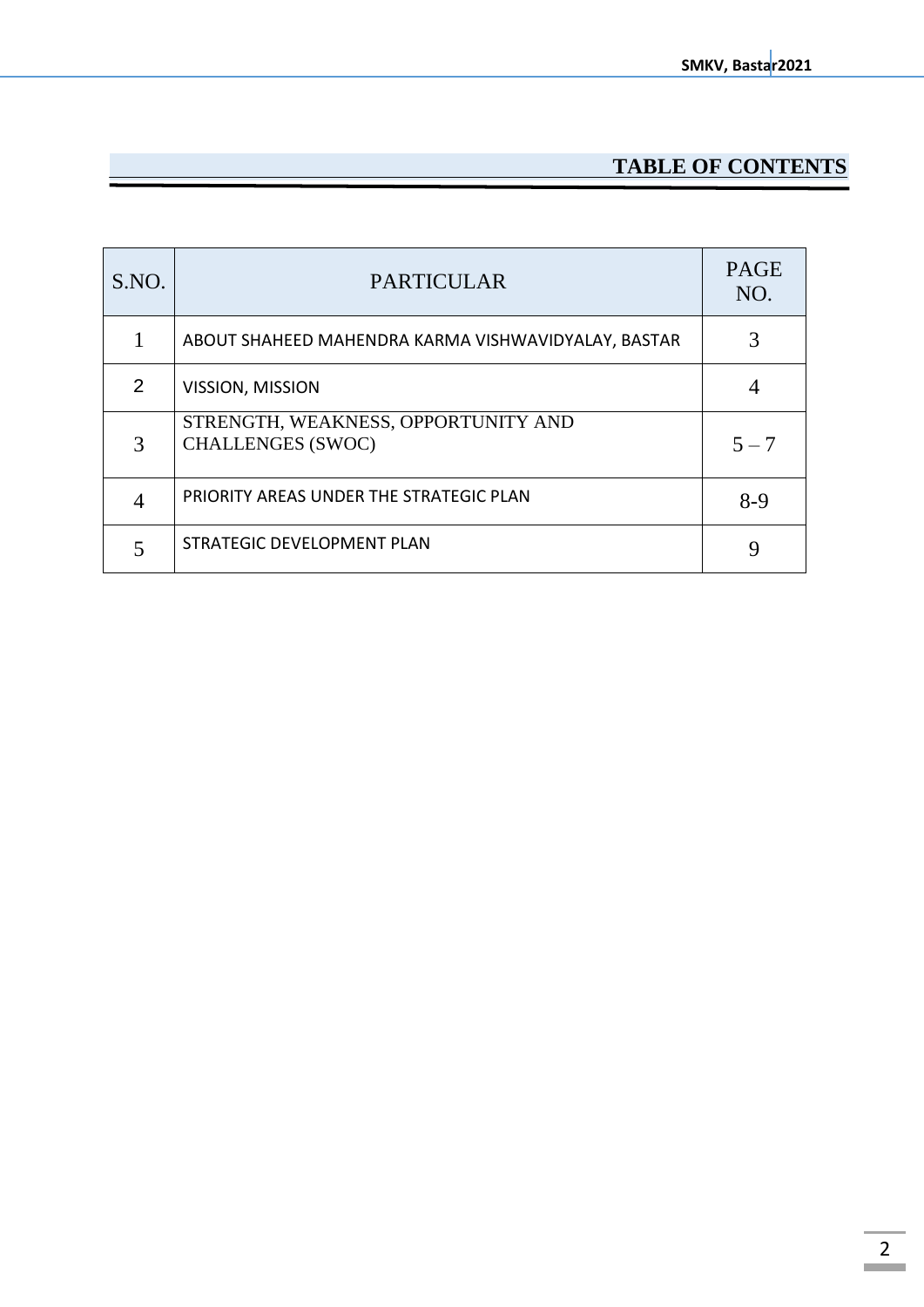#### **About ShaheedMahendra Karma Vishwavidyalay, Bastar**

ShaheedMahendra Karma Vishwavidyalaya, Bastar was established and incorporated by Chhattisgarh vishwavidyalayaAdhiniyam No. 18 of 2008 on 2nd September, 2008. The territorial jurisdiction of the University extends to the entire Bastar Division comprising of seven revenue districts. This Consist of Kanker, Kondagaon, Narayanpur, Bastar, Dantewada, BijapurandSukma. The University was established to serve the society through dissemination of knowledge in all the disciplines. Batsar is a predominantly tribal region and lags behind in scientific, technical and advanced higher education. Most of the land is acquired by forests of tropical trees. The region also is famous for innumerable medicinal herbs found in dense forest areas. However, due to lack of quality education local population is unable to utilize these valuable resources for the economic and social development. The University is thus a key factor in bridging this knowledge gap and is working in a direction to improve the socio economic status and living standard in the region.The university continuously monitors the 38 affiliated UG and PG colleges running different streams of science, arts, commerce, management, language and education and runs ten teaching departments for the said purpose.

Generous support from the state government in terms of funds for engaging more teachers, freeship for needy students and infrastructural expansion has made it possible for the University to make rapid advances.

The SMKV, Bastar has been considerable growth in the past few years, with the introduction of new courses of study, new disciplines, and new initiative. The SMKV, BASTAR is growing and it reaches the desired standards of human well-being.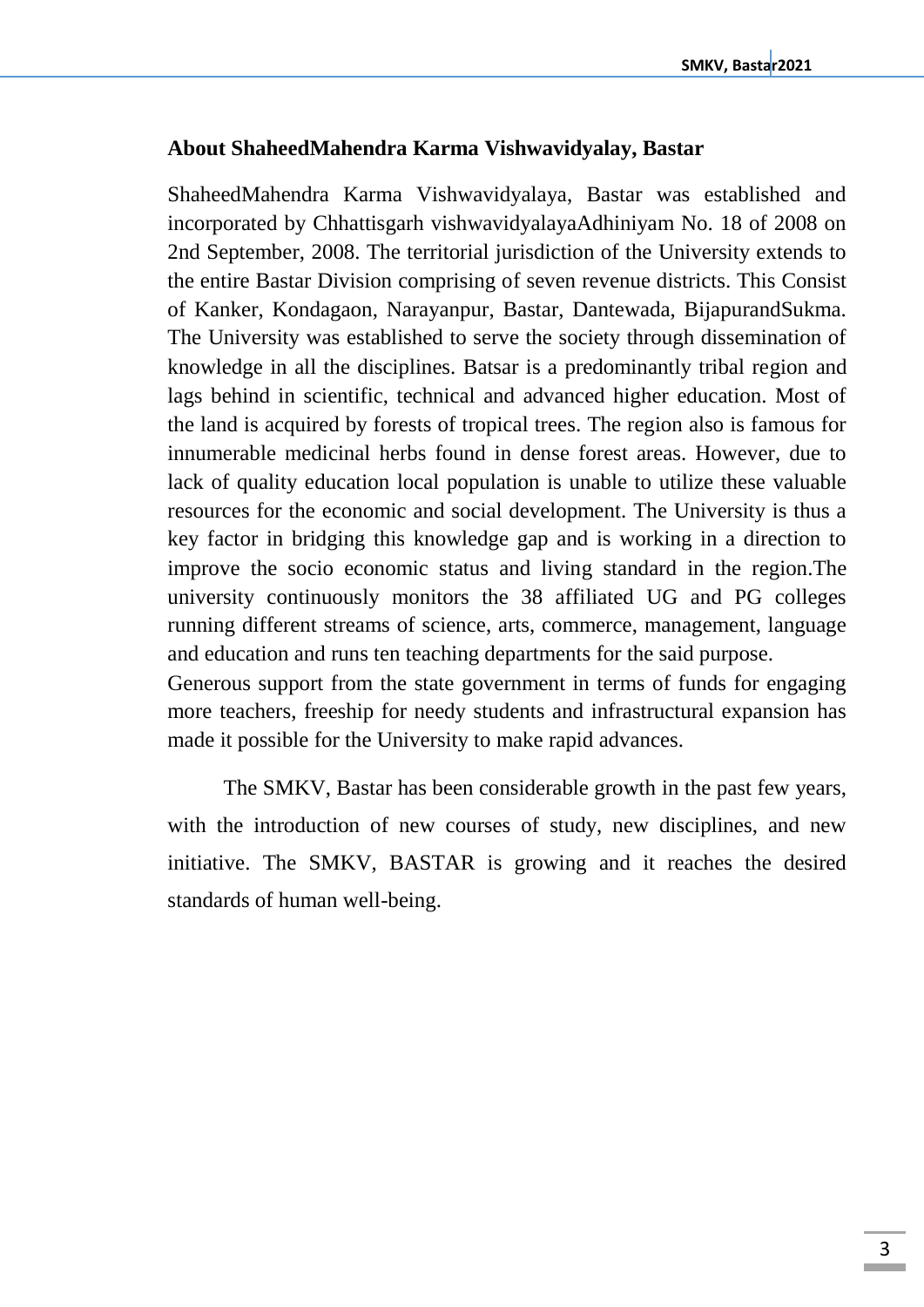## **VISION**

ShaheedMahendra Karma Vishwavidyalaya, Bastar aims to be an outstanding institution by providing integrated and trans-cultural quality education for development of talent, basic ethos and values; human, cultural and Constitutional and knowledge creation for on upcoming class of society with a goal to achieve highest global standards.

## **MISSION**

The Mission of ShaheedMahendra Karma Vishwavidyalaya, Bastar is to provide a learning environment to students and impart futuristic and complete education of best standard with a high sense of discipline and social responsibility. The university seeks to help students to develop on understanding and appreciation for cultural heritage of Bastar region.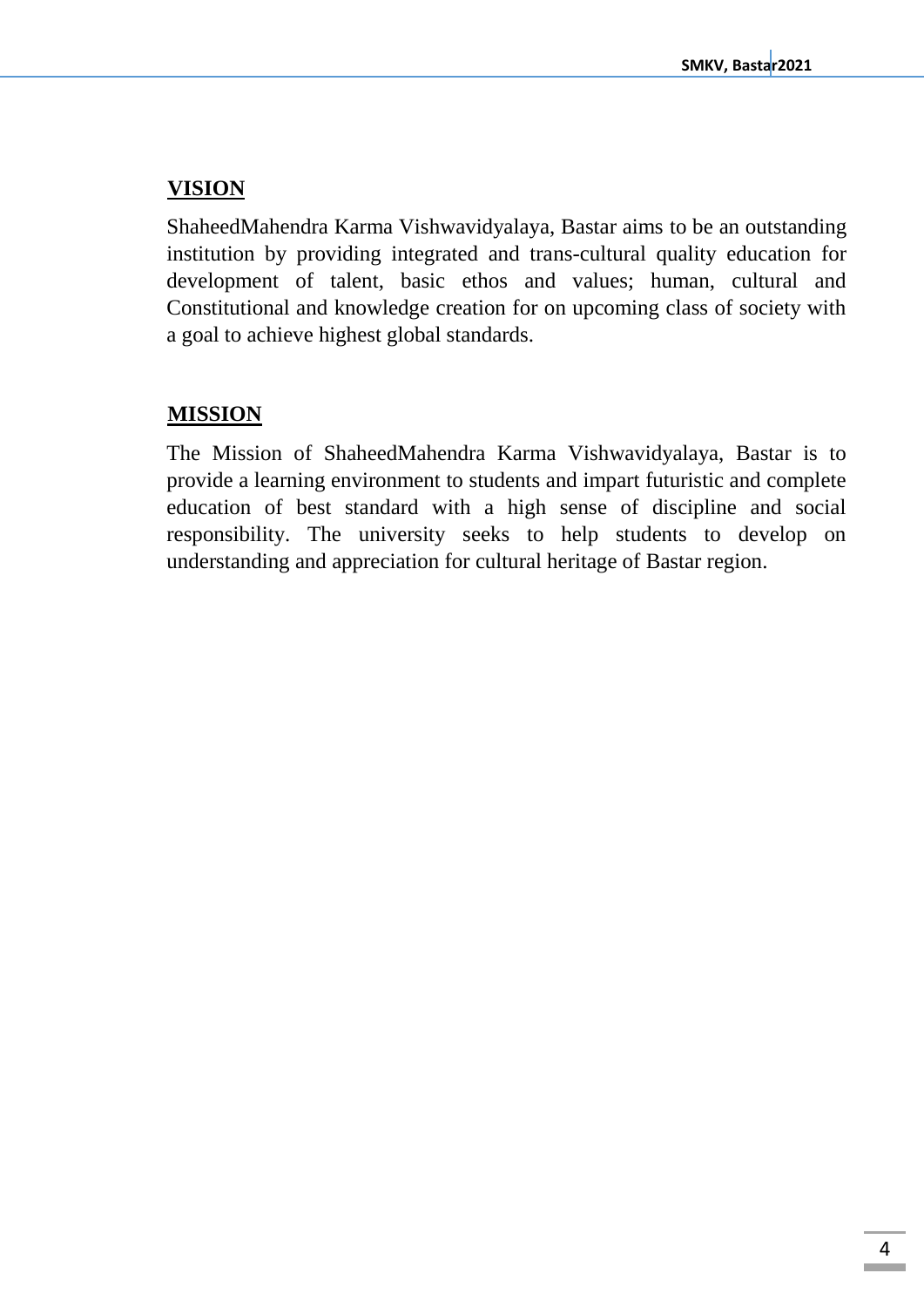#### **STRENGTH, WEAKNESS, OPPORTUNITY AND CHALLENGES(SWOC)**

#### **INSTITUTIONAL STRENGTH**

- 1. Young, energetic and learned teaching fraternity which readily involves with students in developing a healthy and progressive teaching-learning environment.
- 2. Conducive and cooperative working environment between the teaching and non-teaching staff.
- 3. Emphasis on research and innovation.
- 4. Educational field visits for students.
- 5. Emphasis on holistic development of students.
- 6. Community service as well as professional development of the students in the tribal-rural areas of the Chhattisgarh.
- 7. Extensive coverage of students belonging to tribal, rural and aspirational districts of Chhattisgarh.
- 8. The campus is secure with its own security guards and CCTV.
- 9. Eco-friendly and green campus.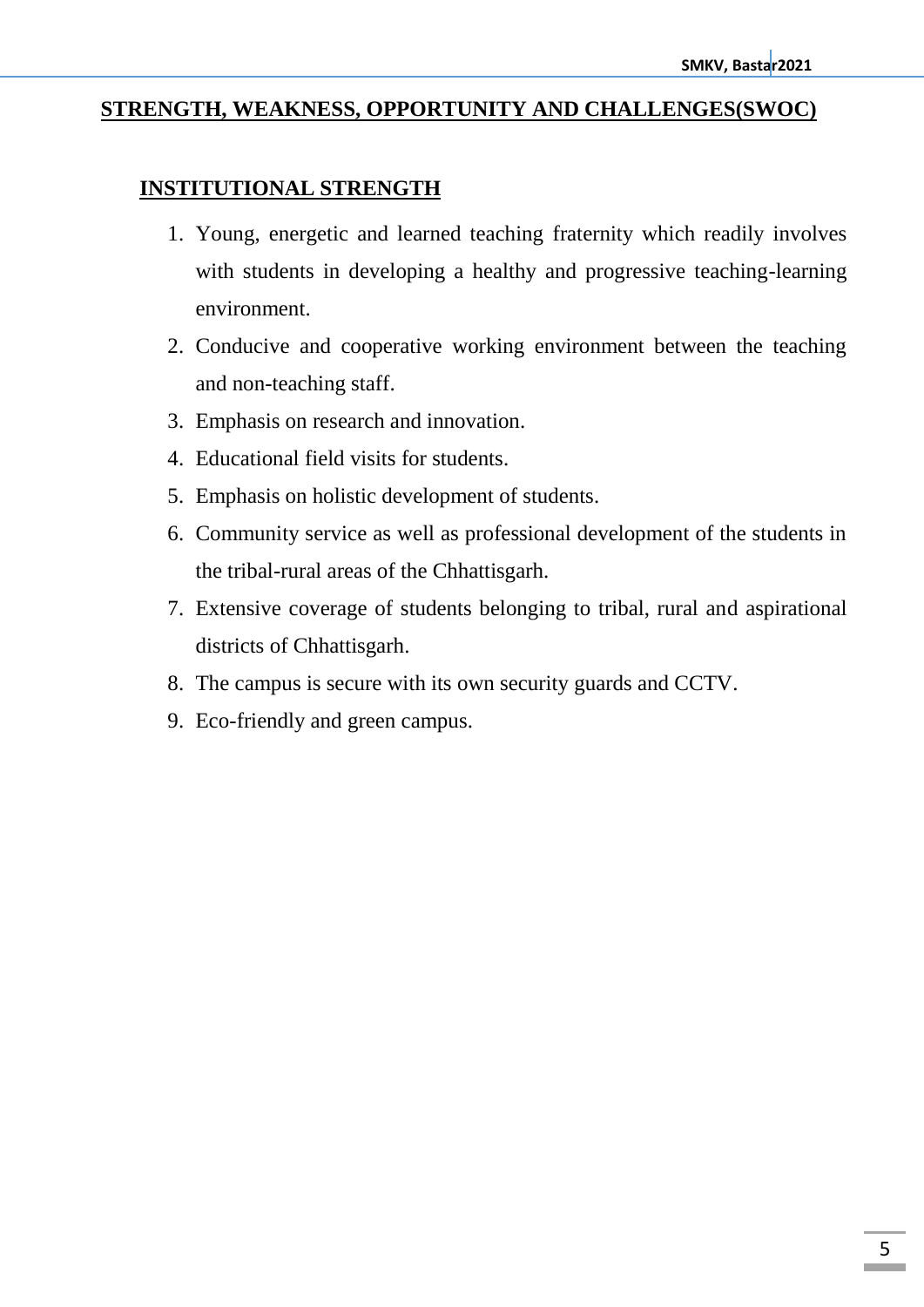#### **INSTITUTIONAL WEAKNESS**

- **1.** Lack of trained clerical staff in terms of digitalization of exams, confidential and other sections.
- **2.** Need more practical and industrial exposure for faculty members.
- **3.** Industrial consultancy has to be initiated.
- 4. Budget constraints.
- 5. Need to recruit regular, full-time teaching and non-teaching staff in various departments of the Vishwavidyalaya.
- 6. Limited Air /Rail Connectivity.

## **INSTITUTIONAL OPPORTUNITY**

- 1. Advantage of government support for public funded higher education.
- 2. Financial and other support from Government and Non-Government organisations for providing accessible quality education to the learners / students.
- 3. Scope for national and international academic collaborations and partnerships.
- 4. Rich biodiversity of flora and fauna.
- 5. Globally recognized tribal culture and heritage
- 6. Developing infrastructure facilities for enhancing the quality of programme outcomes offered by the University teaching departments (UTD).
- 7. Local projects can be based upon environmental issues.
- 8. Rural and agro based programs with modern setups like IT based Courses can be started.
- 9. Scope for more professional and multidisciplinary courses.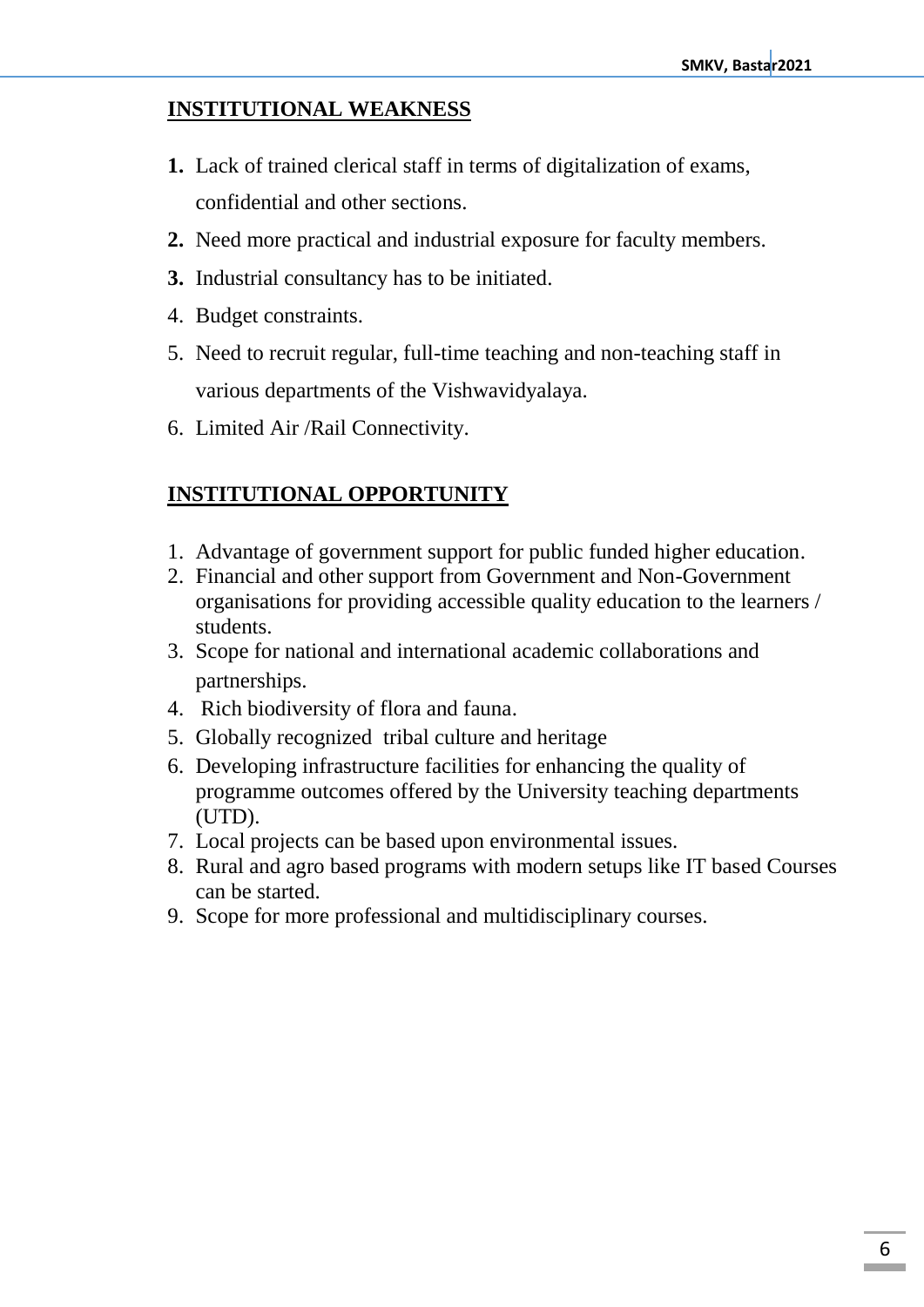## **INSTITUTIONAL CHALLENGE**

- 1. To meet the requirement of skilled human resources for development of the Country.
- 2. Developing a modern educational campus.
- 3. Bringing students belonging to Tribal community of Bastar Region in the main stream.
- 4. Recruiting experienced faculty in all the subjects.
- 5. More and more use of technology and automation in exam, finance and confidential works to bring impartiality in work and reduce manual errors.
- 6. Challenges in mentoring the students from local background to the expected standards.
- 7. To get funds for research, Seminar/Conference/Workshop, etc. From various funding agencies to develop Research environment.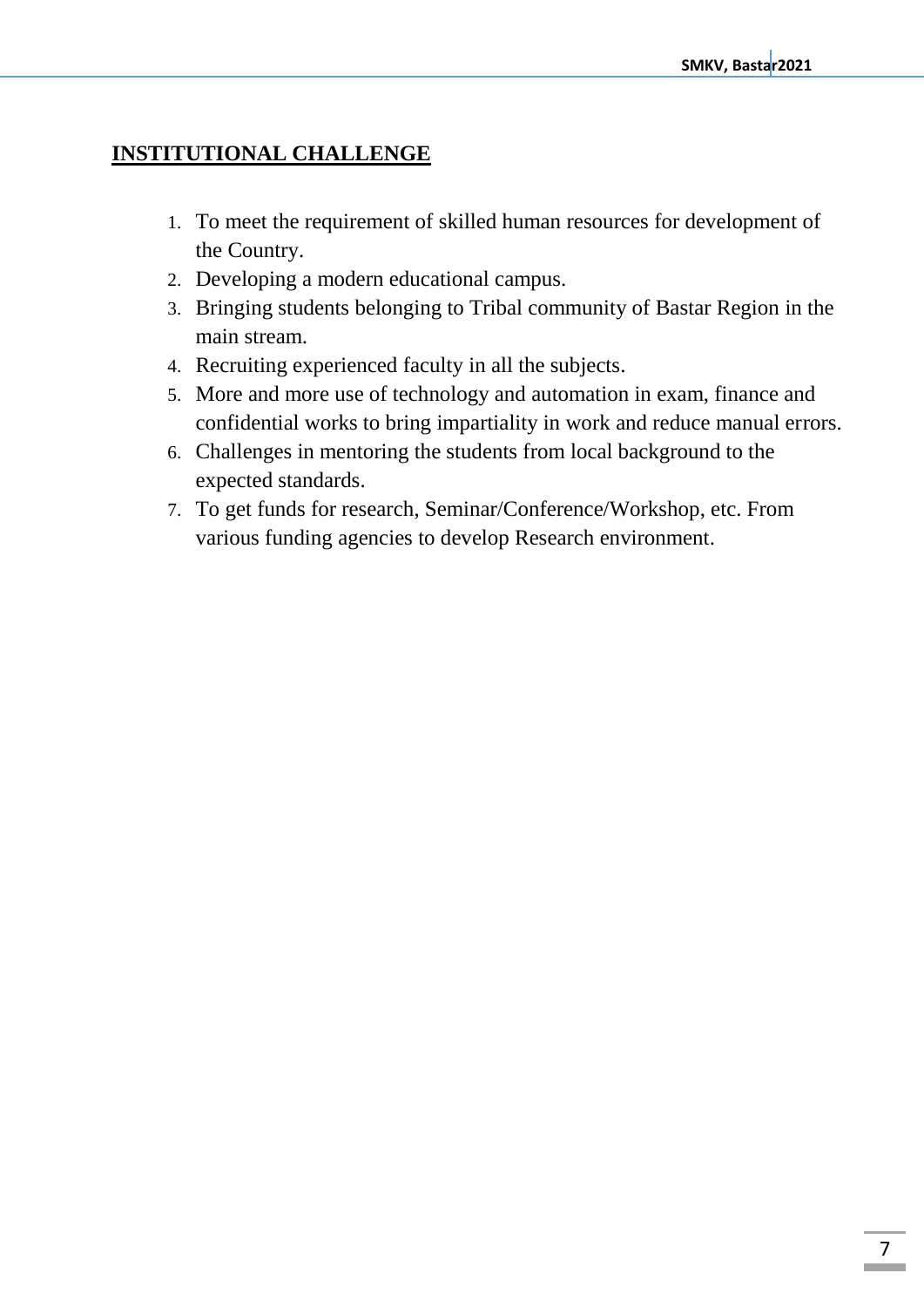#### **PRIORITY AREAS UNDER THE STRATEGIC PLAN**

#### **i. Recruitment of regular faculty members and other human resources**

The process for recruitment of regular faculty members under 10 University Teaching Departments (UTDs) are in process. The recruitment of human resources; viz., teaching and non-teaching; is on topmost priority and it will be completed once the Vishwavidyalaya, gets approval from Higher Education department, Government of Chhattisgarh.

#### **ii. Improving physical and IT enabled infrastructure**

Developing infrastructure facilities at Saheed Mahendra Karma Vishwavidyalaya, Jagdalpur is the important priority under strategic plan. Saheed Mahendra Karma Vishwavidyalaya proposes to start 16 new university teaching departments (UTDs) in upcoming years and proposal for starting the new programmes / courses along-with financial approval and support from Higher Education Department, Government of Chhattisgarh has been sent. Therefore, developing infrastructures for proposed programmes / courses for academic and administrative requirements such as classrooms, library building, laboratories, seminar halls etc. is under strategic plan of the Vishwavidyalaya.

# **iii. Getting affiliation from the University Grants Commission (UGC) under Section 12 (B) of UGC Act, 1956.**

Once all the vacant posts are filled in due time then University will correspond with UGC to get approval under section 12 (B) of UGC Act, 1956.